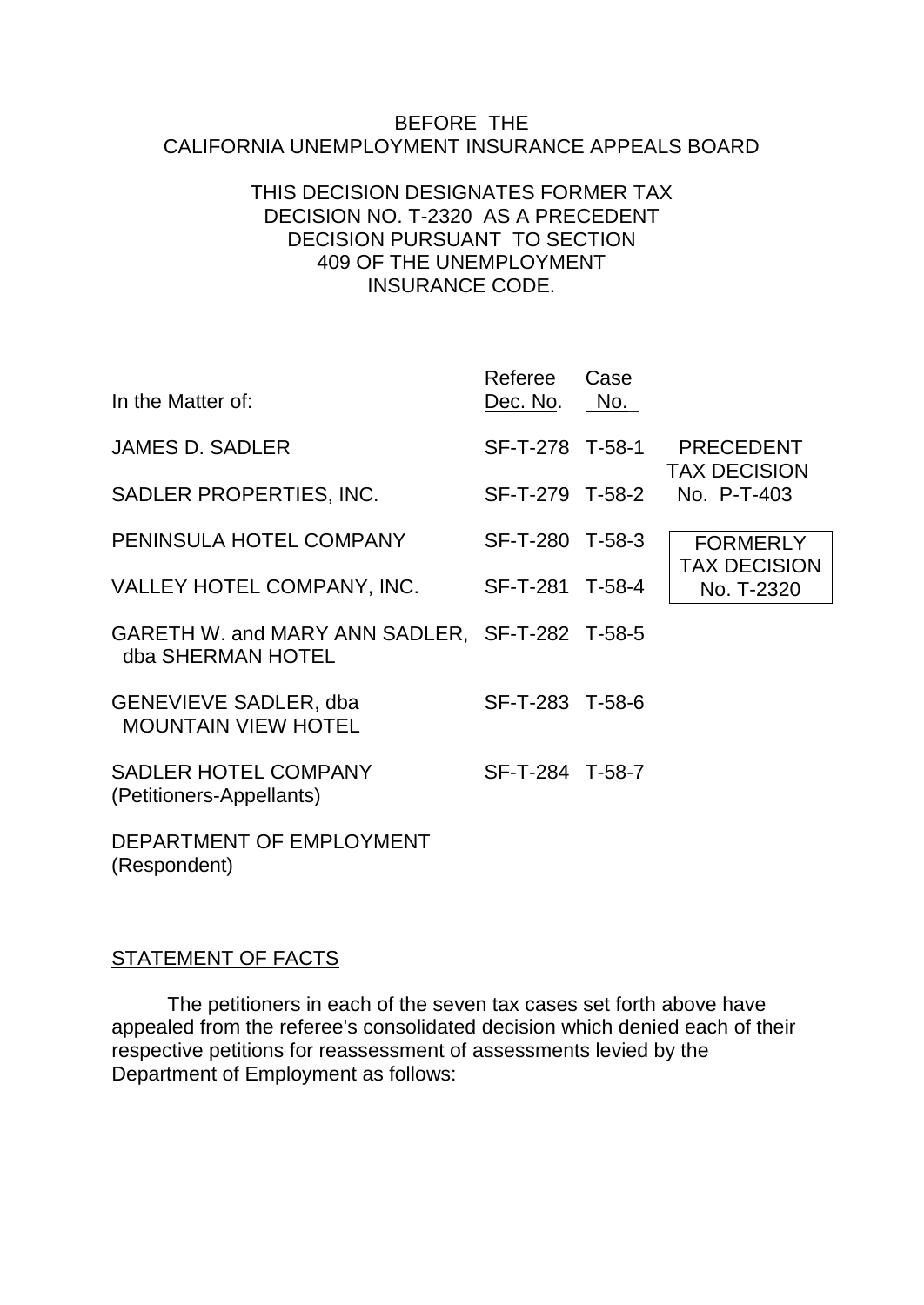| Date of<br>Assessment | Code<br>Sec. | Period Included<br>From<br>To | Contri-<br>butions | Penalty |
|-----------------------|--------------|-------------------------------|--------------------|---------|
| $3 - 12 - 57$         | 1127         | 1-1-54 12-31-56               | \$514.84           | Ø       |
| $3 - 6 - 57$          | 1127         | 1-1-54 12-31-56               | 134.64             | Ø       |
| $3 - 6 - 57$          | 1127         | 1-1-54 12-31-56               | 248.77             | Ø       |
| $3 - 12 - 57$         | 1127         | 1-1-54 12-31-56               | 244.23             | Ø       |
| $3 - 6 - 57$          | 1127         | 1-1-55 12-31-56               | 113.15             | Ø       |
| $3 - 12 - 57$         | 1126         | 1-1-54 12-31-56               | 350.51             | 35.06   |
| $3 - 12 - 57$         | 1127         | 1-1-54 12-31-56               | 230.12             | Ø       |
|                       |              |                               |                    |         |

With respect to each assessment, interest was added as provided by law. Both written and oral argument have been presented to the Appeals Board.

All of the petitioners are interrelated. The petitioner, James D. Sadler, is also the president of the four corporate petitioners. He is the brother of the petitioner Gareth W. Sadler, and the son of the petitioner, Genevieve Sadler. The petitioner Mary Ann Sadler is the wife of Gareth W. Sadler. The majority of the stock in two of the corporations is held by James D. Sadler and in the other two by Gareth W. Sadler. At the hearing before the referee, James D. Sadler testified upon behalf of all of the petitioners to the similarity of all of the transactions involved.

During the period in question, each of the petitioners was a lessee of one or more premises which he furnished and equipped for operation as a hotel. With certain exceptions noted later, each petitioner entered into like arrangements with various persons or couples for the operation and management of each of his hotels. The nature of these arrangements, and in particular whether they are employment relationships under the provisions of the Unemployment Insurance Code, is the subject of this proceeding.

Each arrangement had its documentary foundation in a written instrument denominated a sublease. Each petitioner executed one of these instruments as the sublessor with each person or couple engaged to operate one of his hotels as the sublessee. Each of the instruments so executed was identical in form.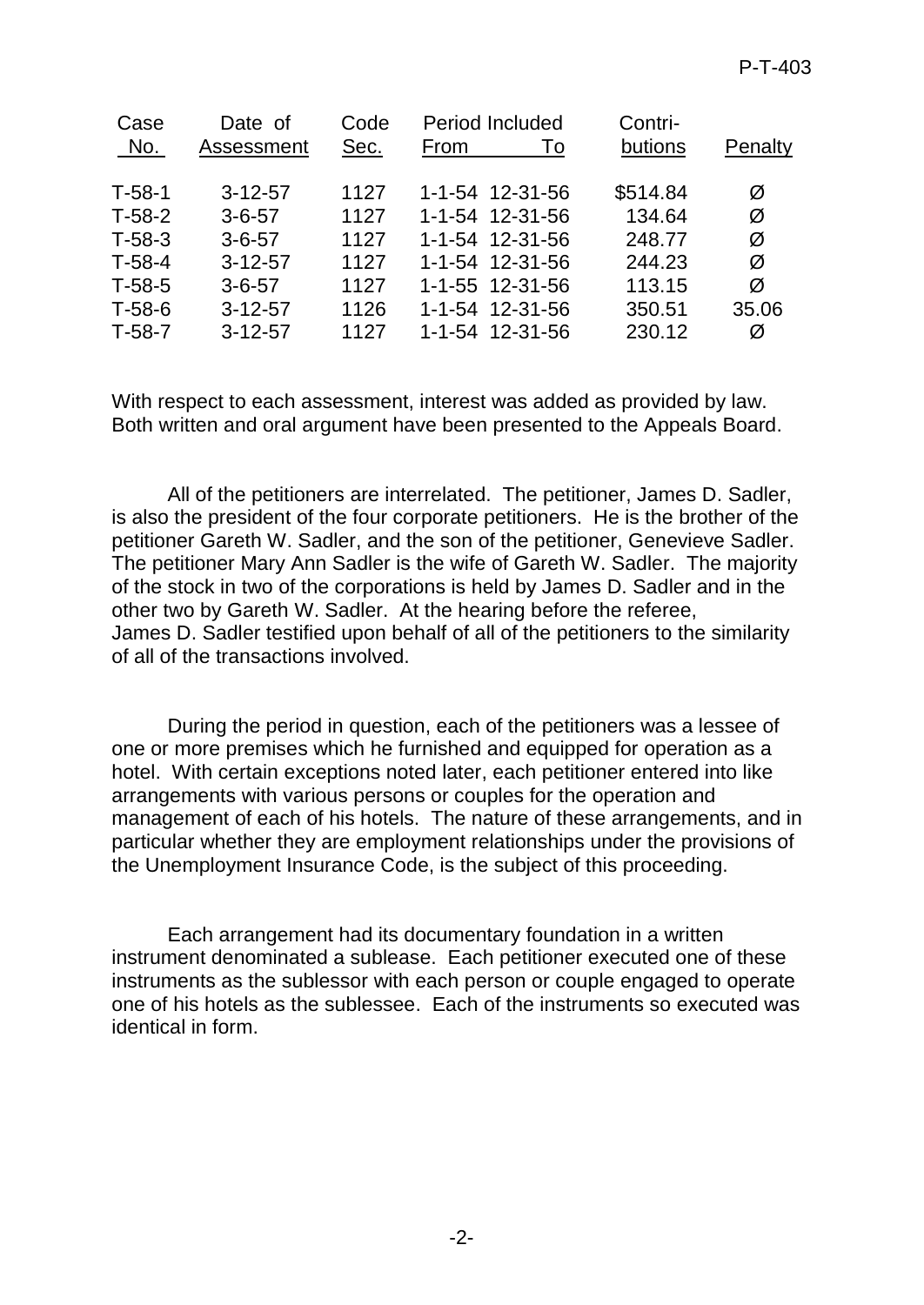Under each instrument, the sublessor engaged to lease to the sublessee not only the physical premises to be used as a hotel, but also all of the furniture and fixtures with which the sublessor had equipped it. In addition, the sublessor undertook to provide all of the equipment, materials and supplies needed to operate the hotel, and needed to maintain the premises and personal property. He also undertook to pay the costs of laundering, utility charges, and insurance premiums incurred in the operation of the business. For all of this, the sublessor was to receive 85% of the gross revenues which the sublessee derived out of the hotel operation.

By the instrument, the sublessee agreed to devote his entire time and effort to his hotel's management and operation; to keep the hotel open to the public at all times, and to maintain a high standard of service, cleanliness and quality in its operation. The sublessee engaged to provide the labor necessary to operate the hotel and to maintain the premises and personal property. He could engage such help as he wished to assist him, but the wages of any such labor as well as any employment taxes and workmen's compensation premiums payable in connection with it would be a charge against the 15% of the gross revenues which he retained.

The instrument provided that the sublessor's share of the gross receipts should be turned over to him at specified ten-day intervals. The sublessee obligated himself to maintain a complete and accurate record of the hotel's gross receipts open to the sublessor's inspection and audit at all times. The sublessee was given the right to occupy a manager's apartment rent free, and the sublessor was given the right to the use, rent free, of four guest rooms at each hotel by any persons he designated.

Under the terms of the instrument, the sublessor specifically retained a right to inspect the hotel premises and personal property at all reasonable times. He retained a right to enter the hotel premises for any reasonable purpose including the making of alterations, repairs, and the posting of certain notices. He agreed, however, that any such entry would be made in a manner that would not interfere with the management or operation of the hotel business.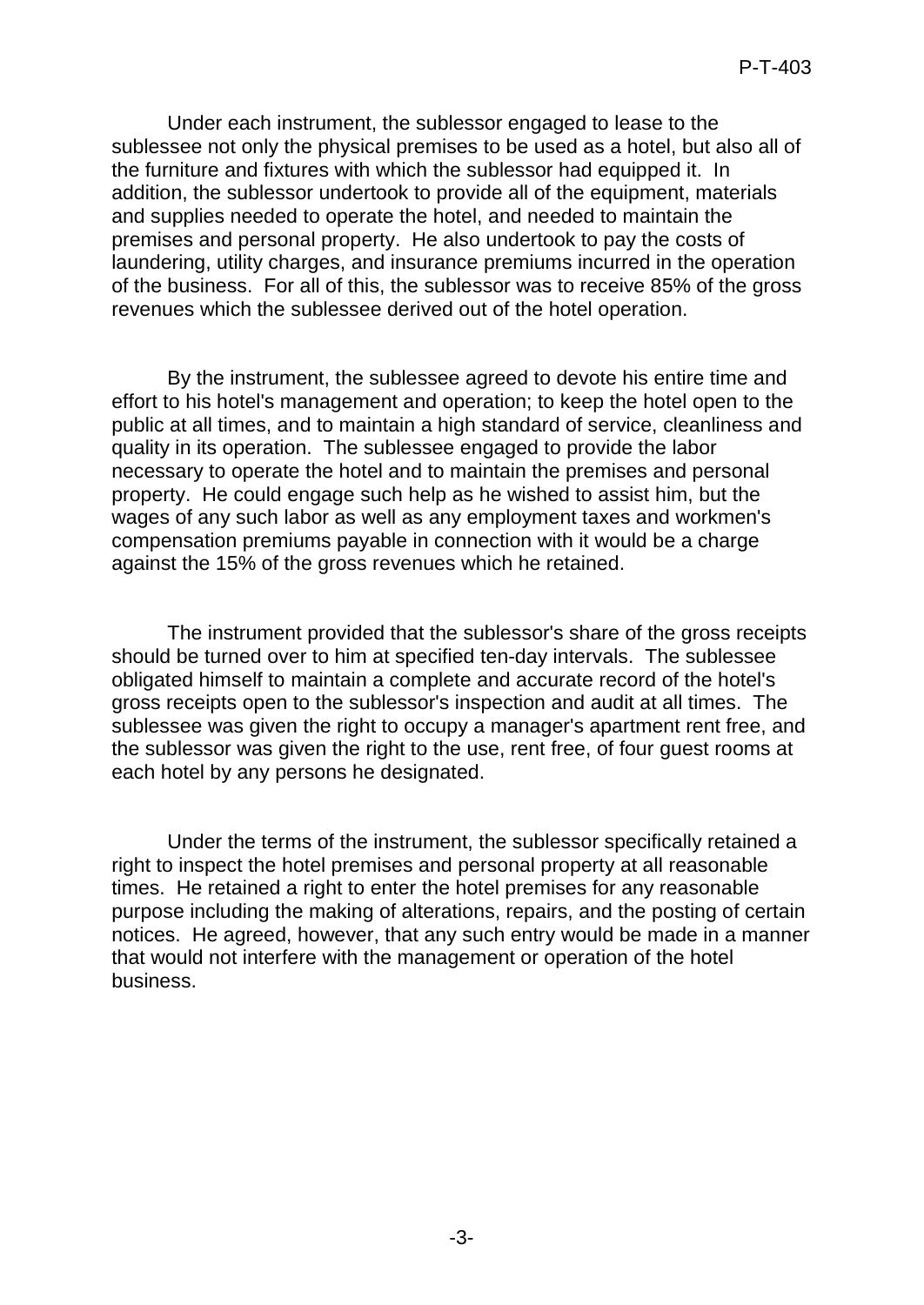By the provisions of the instrument, the sublessee agreed to procure the sublessor's prior written consent before making any purchases or sales other than in the ordinary course of business, or before entering into any contracts related to the business other than for the hiring of employees, or before making any alteration in the hotel premises or furnishings. He agreed to pay the lessor's reasonable attorney's fees and costs in any suit brought against him by the lessor based upon or pertaining to the instrument.

The instrument provided for the termination of the relationship concurrent with the termination of the master lease under which the sublessor held his interest in the property. The instrument also provided for automatic termination of the relationship upon the death of the sublessee, and also in the event of an assignment or subletting without the sublessor's prior written consent. Usual provisions for surrender and re-entry upon termination and for release of the sublessor from liability were included.

Aside from the foregoing, the relationship was also made terminable at the will of either party for cause, and upon 14 days' notice by either party without cause. What would constitute "cause" was not further defined in the instrument. The sublessee expressly waived the provisions of section 789 of the California Civil Code which requires a lessor to give a notice of not less than 30 days in order to terminate a tenancy at will.

In actual practice, each of the sublessors did provide each of his respective sublessees with a fully equipped hotel. Throughout the period of their relationship, the sublessor continued to maintain the hotel in a ready-to-operate condition, regularly furnishing to each of his sublessees all of the supplies, materials, and equipment needed for an efficient hotel operation.

The sublessor or his auditor visited each hotel at frequent intervals. He thoroughly checked over the condition of the hotel and the efficiency of the sublessee's operation of it. He regularly examined the books and records which were kept by the sublessee usually on forms that the sublessor provided. He discussed various details of the operation of the hotel with the sublessee, and made suggestions.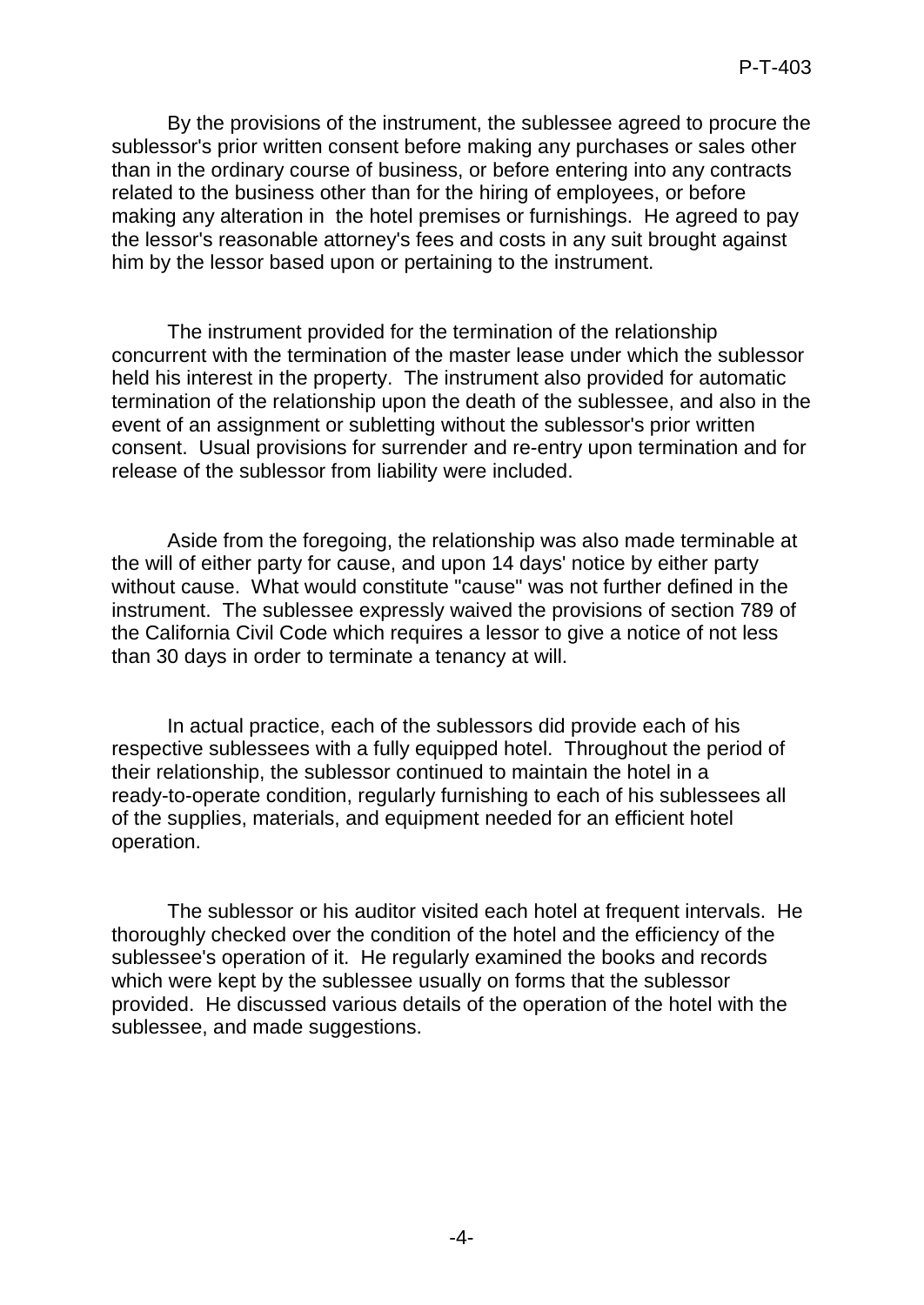Each sublessee managed his hotel within the framework of the sublessor's well developed pattern of operation. He made usual decisions respecting the registration of individual guests, the rates to be charged, the check-out time, and, if he extended credit, the sublessee personally bore any loss that resulted. He lived at the hotel and devoted at least most of his time to its management and maintenance. He and his spouse did most of the work themselves, engaging very little additional help to assist them. No sublessee invested any significant amount of capital. Whenever local business licenses were obtained by a sublessee, he was reimbursed for the expense by his sublessor.

In general when sublessees changed, the hotels which they managed continued to operate uninterruptedly. When new sublessees were needed to take over a hotel, they were procured through such sources as want ads in the newspaper, recommendations of current or past sublessees or of hotel schools, occasional drop-ins, and discoveries by the sublessors' auditor. All applicants were carefully investigated before the relationship was established. Only once during the period in question was a relationship terminated by a sublessor, and in that instance it was allegedly terminated for cause, but nevertheless 14 days' notice was given.

The Uptown Hotel in Santa Cruz was not operated according to the above-described pattern until after May 11, 1956, because the petitioner, James D. Sadler, was not able to procure his own lessor's consent to its sublease. Until May 11, 1956, the managers of this hotel were admittedly employees of this petitioner. A more direct control was maintained over the performance of their responsibilities.

The Sherman Hotel at 8869 Santa Monica Boulevard in Los Angeles was not operated by the petitioners Gareth W. Sadler and Mary Ann Sadler in accordance with the above-described pattern until September 1, 1956. At no time during the assessment period was the Palace Hotel in Fresno operated in accordance with the pattern. At all times, its manager was admittedly an employee of the petitioner, Sadler Properties, Inc.

Upon behalf of all of the petitioners, James D. Sadler expressed their understanding of the relationship as being one entered into for the lease and hire of property without any intention thereby of creating any relationship for the employment of any persons. Each respective sublessee was considered by the petitioner to be a self-employed individual independently engaged in his own business as a hotel operator. To them, each sublessee entered into his relationship with his respective sublessor as an independent contractor.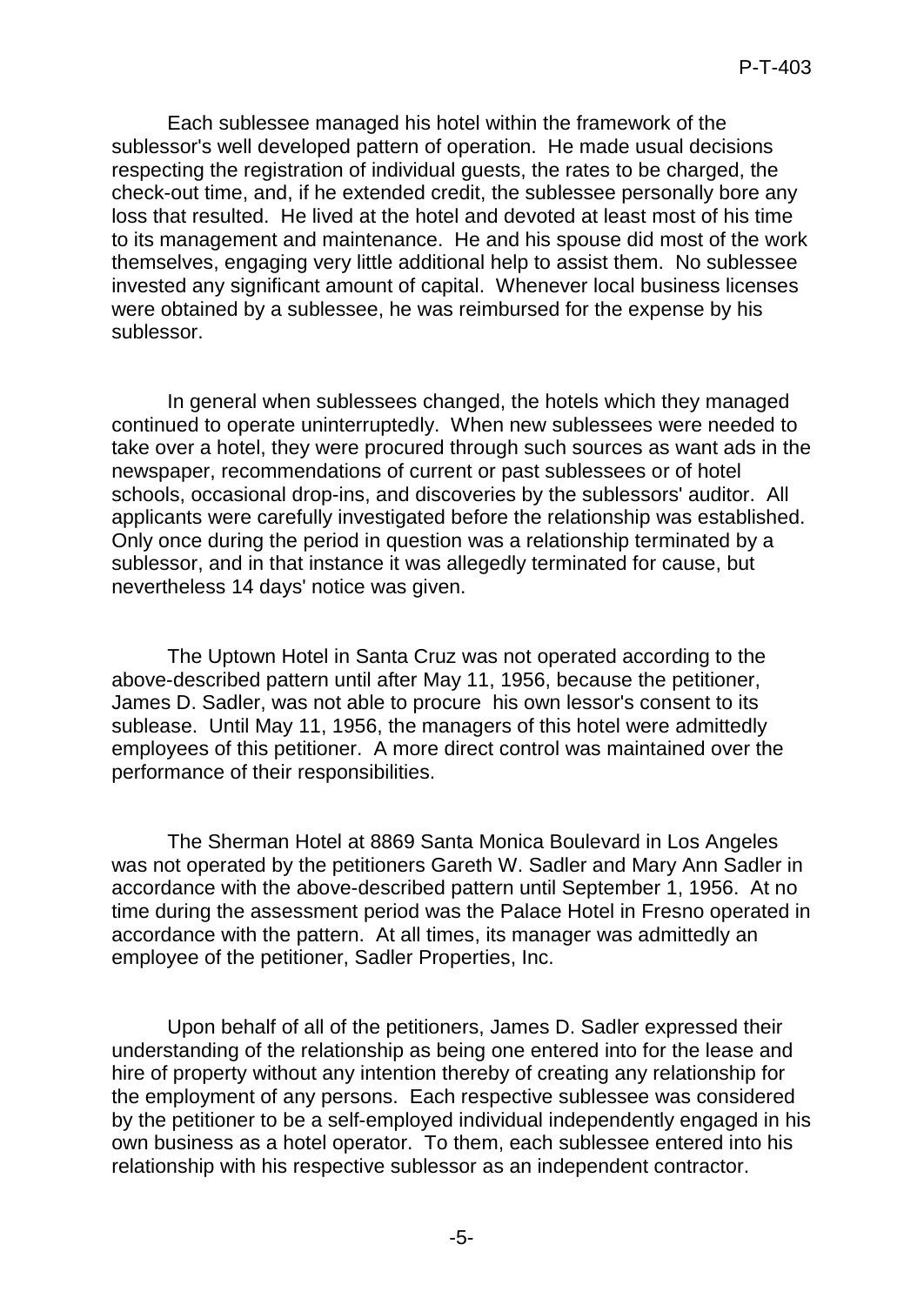From the petitioners' point of view, such control as each retained over the activities of his sublessees was associated with his legitimate interest as sublessor in the protection and security of the leasehold and with achieving a maximum rental return from it on a percentage basis. The petitioners urge that their controls were of a type that are customarily included for this purpose in the usual percentage lease.

Most of the sublessees who appeared as witnesses regarded themselves as managers, and acknowledged some feeling of independence in the conduct of their activity, especially in contrast to an ordinary employment situation, but expressed little sense of any feeling of ownership of an independent business. Most of the sublessees were sufficiently satisfied with their relationship not to be too concerned about its nature.

Sometime prior to January 25, 1954, a former sublessee at the Mountain View Hotel of the petitioner, Genevieve Sadler, requested a ruling from the Bureau of Internal Revenue with respect to his status under the federal employment tax laws. By letter under that date the District Director of Internal Revenue advised him that upon consideration of all of the facts available, it was the opinion of the Bureau that Mrs. Sadler neither exercised, nor had the right to exercise such control as was necessary under common law rules to establish an employment relationship for purposes of federal employment taxes. This former sublessee did not manage a hotel at any time during the period in issue.

The issue presented from our determination is whether the various sublessees were employees within the meaning of the Unemployment Insurance Code.

## REASONS FOR DECISION

The basis for requiring contributions under the Unemployment Insurance Code is the existence of an employment relationship. "Employment" is defined in section 601 of the code as meaning service performed for wages or under any contract of hire, written or oral, express or implied. "Wages" are further defined in section 926 of the code as meaning all remuneration payable for personal services including commissions and bonuses, and the reasonable cash value of all remuneration payable in any medium other than cash.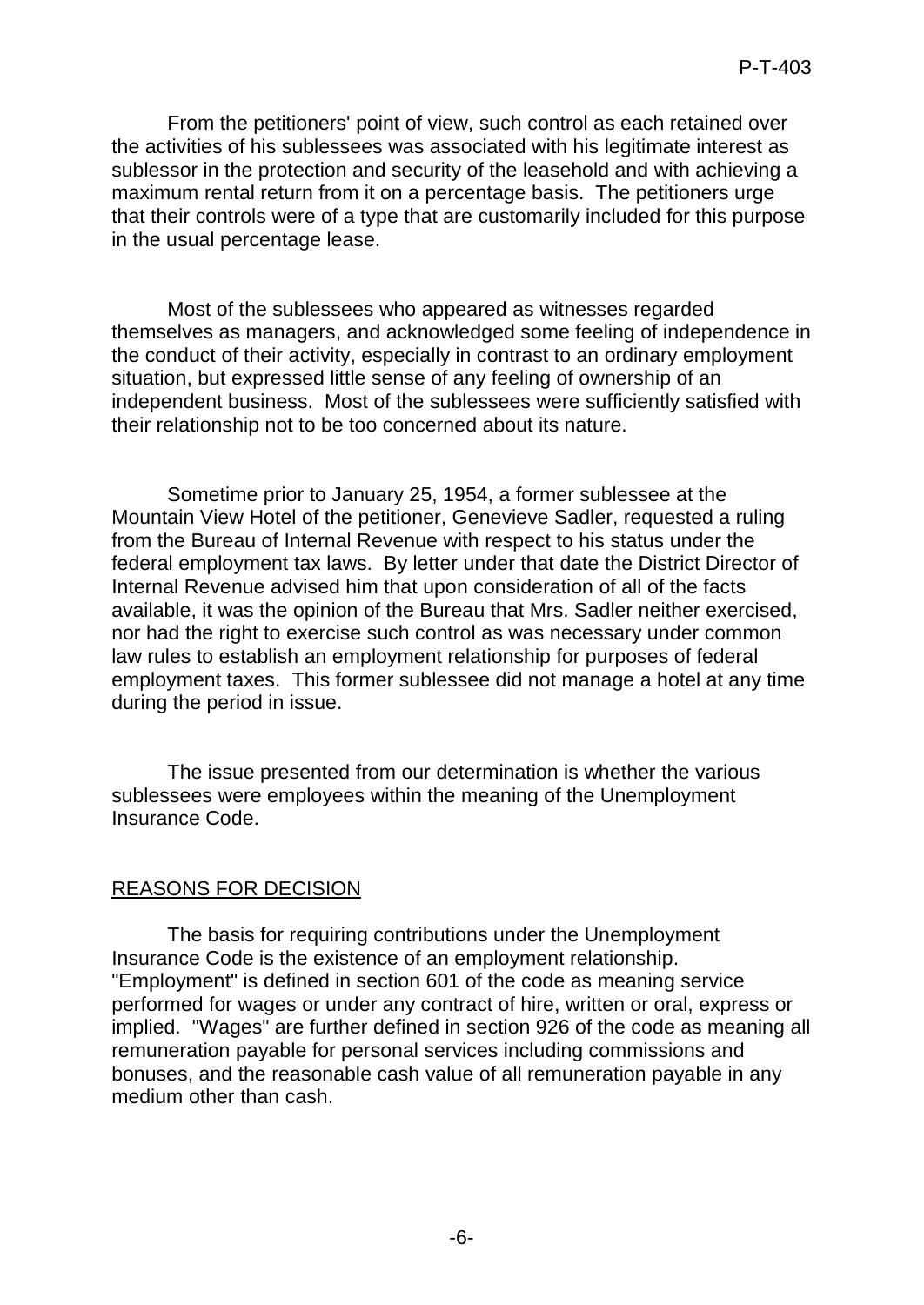A person may operate an independent business on premises which he occupies, or with personal property which he holds under lease from another. Reasonable restraints upon the lessee's use of the property related to the preservation of the lessor's reversionary estate or to the protection of his rental return do not of themselves constitute a right of control over manner and means of rendering personal service. The ordinary relationship of lessor and lessee does not come within the scope of the Unemployment Insurance Code (Empire Star Mines Company, Ltd. v. California Employment Commission (1946), 28 Cal. 2d 33, 168 P. 2d 686; Tax Decisions Nos. 512 and 2173).

Experience in connection with the administration of the Unemployment Insurance Act and Code has shown, however, that what is in fact an employment relationship is sometimes set up under the form of a lease of property. The actual rendition of services is given the appearance of a hire of property by a person supposedly engaged in a distinct business of his own. The employer's right to control the manner and means of carrying on the activity is established by a combination of various lease provisions restraining, obligating, and imposing practical limitations upon the person designated as the lessee (Bemis v. California Employment Stabilization Commission (1952), 109 Cal. App. 2d 253, 240 P. 2d 638; Tomlin v. California Employment Commission (1947), 30 Cal. 2d 118, 180 P. 2d 342; Tax Decisions Nos. 56 and 449).

In the administration of the Unemployment Insurance Code, it is essential to distinguish between these two situations - the true lease on the one hand and the form lease setting up an actual employment relationship on the other. The question is one of fact to be determined in each instance from a full evaluation of all of the evidence. Where the evidence reveals that an employer's right of control over manner and means is actually being retained under the form of a lease, then the realities involved in the imposition of tax liability require that the apparent form of the relationship be disregarded and its true character recognized (Bemis v. California Employment Stabilization Commission, supra; Tax Decision No. 2218).

In the matter before us, the seven petitioners established a uniform pattern for the operation of all but a few of their hotels. Those few hotels present no problem because they were admittedly operated by employees.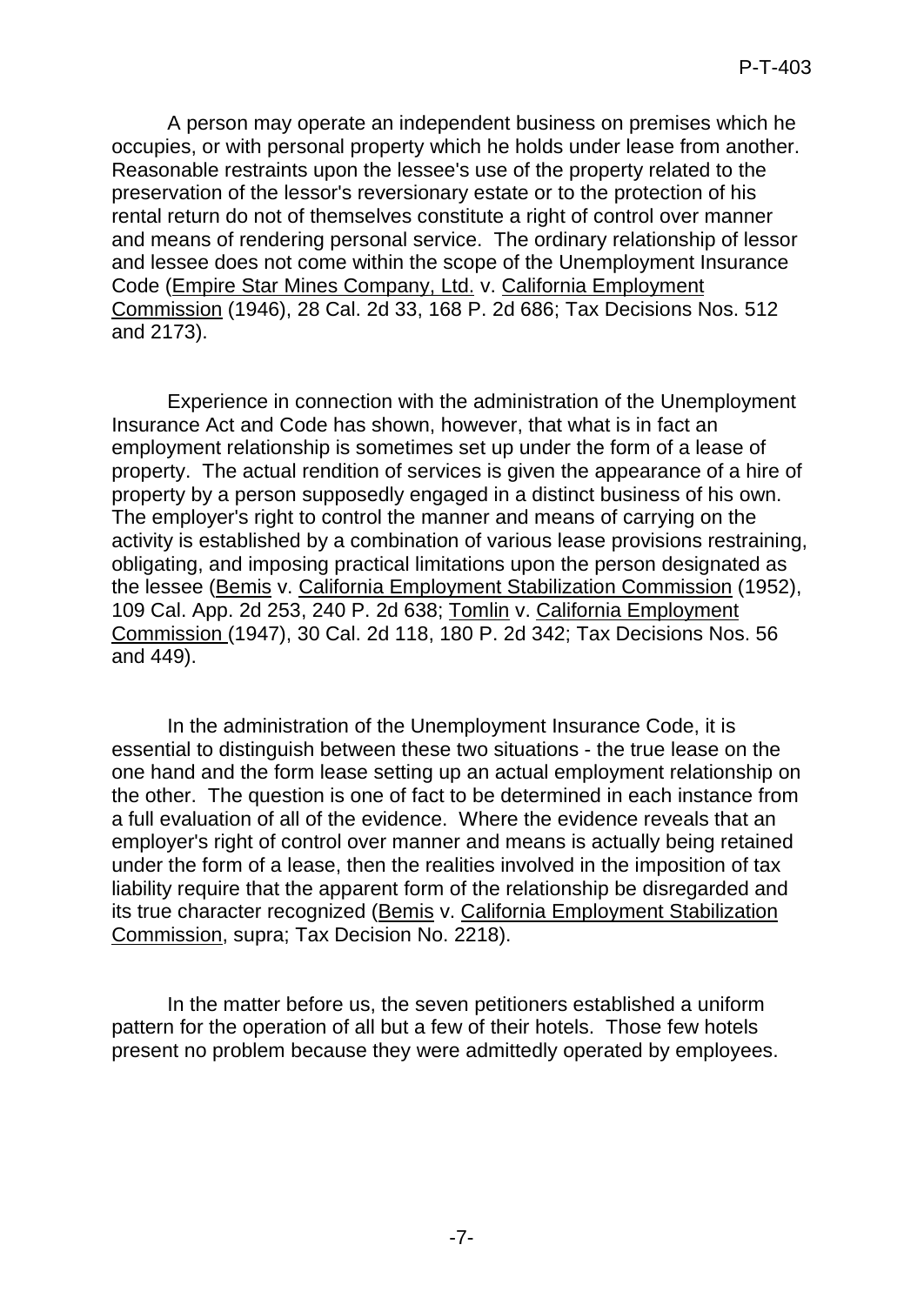But the general pattern of operation calls for rather careful discrimination as to its true nature because of the presence of certain features of control that seem to be much more closely associated with the usual active and promotive direction of an employer than with the more passive and restrictive methods by which a lessee ordinarily protects his rental and reversionary interests in property.

The petitioner's pattern of operation was organized in a very strong and efficient way. This automatically imposed a very substantial degree of control over the activities of the individual lessee. Eighty-five per cent of the gross return from the business was taken out immediately by the sublessor in exchange for his supplying according to his pattern everything needed to maintain and operate the hotel, except labor. From the evidence before us, it seems apparent that it was not the sublessor's purpose to leave the sublessee any significant measure of free choice to deviate from this operating pattern in any material way, and that this purpose was adequately effectuated by making the arrangement terminable upon 14 days' notice without cause, and with cause (not defined) at the sublessor's will (Tax Decision No. 2233).

Under this arrangement, there is no real difference between the position of the sublessee and that of a manager employed on a 15% commission basis who can be let go on two weeks' notice. Like such a manager, the sublessee is accorded an area of independent judgment that is usual to a manager's occupation, but above this level he must either accept the petitioner's strongly organized pattern of operation or terminate. Like such a manager, he may extend credit at his own risk where it is not the organization's policy to do so, but aside from this there is little possibility of a sublessee sustaining a loss of anything but his labor. The sublessee has no minimum rental requirement to meet, nor is there any maximum rental above which he reaps for himself the real fruit of unusual enterprising skill. The nature of the hotels was such that generally a married couple could and did handle the entire operation, and little other assistance was either contemplated or utilized.

The pattern of the petitioner's control was sufficiently complete that the various hotels continued to operate uninterruptedly whenever the managers changed. The pattern of replacing managers bore all the characteristics of replacing employees rather than that of one independent owner winding up a business of his own and another independent owner establishing one. The frequent visits of the sublessor and especially of his auditor when viewed in the overall setting of the relationship reflect an important note of supervision and were a constant reminder to the sublessee of the real nature of his position.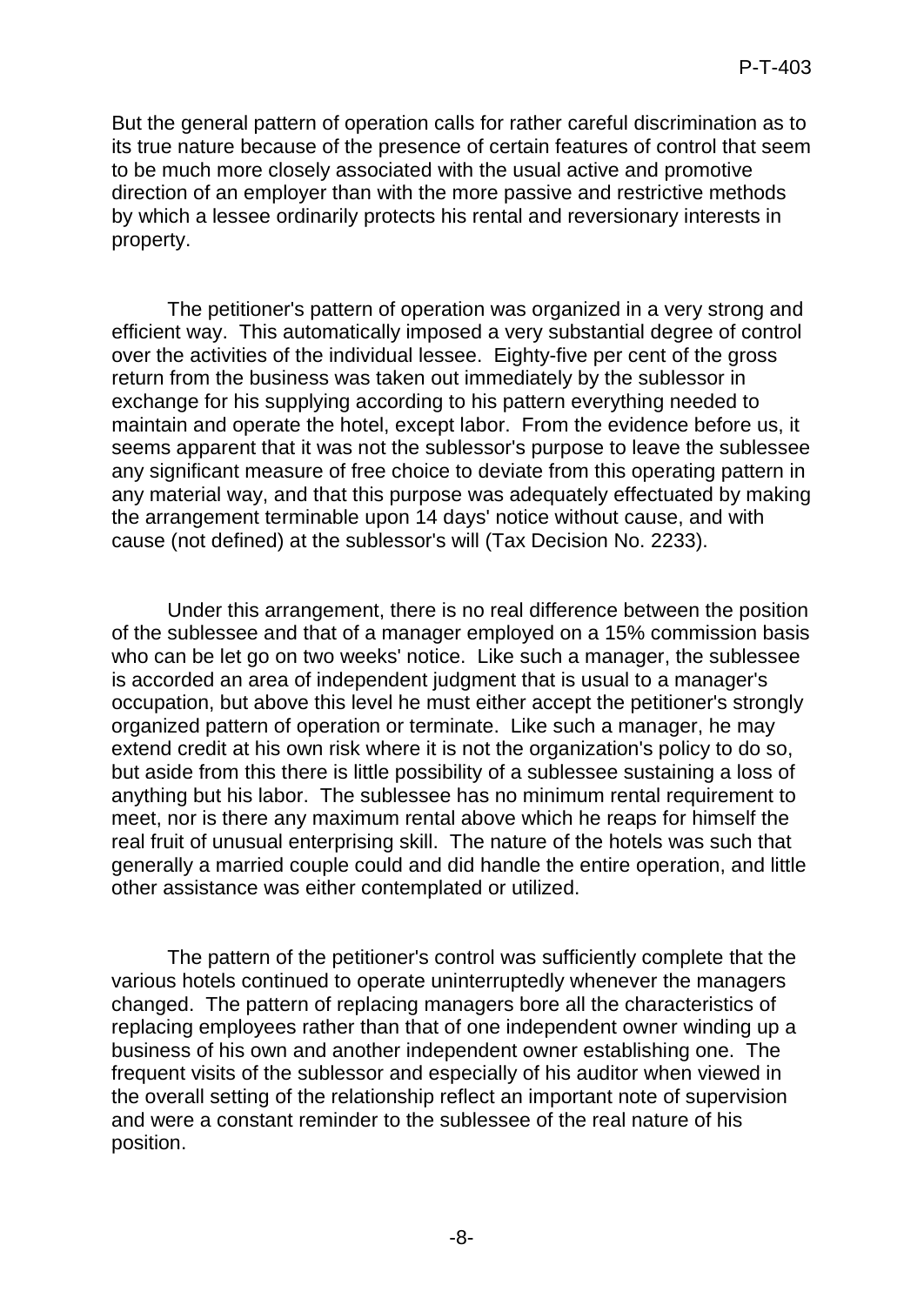Most of the direct manifestations of employer control are stated in terms having some relationship to a lessor's property interest, and in language bearing the usual terminology of leases. When viewed, however, in connection with the uniform pattern of operation imposed upon all of the sublessees in identical terms, the true character of the subleases as instruments of employer control is readily identifiable. It is not characteristic of a lease relationship even on a percentage basis, for the lessor to restrain his lessee's right to enter into contracts or make purchases and sales above the level of discretion that would ordinarily be accorded to an employed manager; or for the lessor to resort to such regular and close supervision of his lessee's activities solely for the protection of the lessor's rental and reversionary interests; or for the lessor to provide his lessee, an ostensibly independent business man, with so detailed and complete a provision of supplies and services of the lessor's choice in package form under the conditions of tenure and remuneration established.

We are not unmindful of the fact that the District Director of Internal Revenue has previously found a former sublessee of one of the petitioners to be a self-employed person. While this former sublessee did not manage a hotel at any time during the period under review, we believe that the action of the District Director, while not binding upon us, still merits our thorough consideration.

It appears to us, however, that we have probably had a much more complete presentation of the facts of the case before us than did the District Director. We note that he qualified his opinion upon the basis of his consideration of the facts available to him. We believe that in the exercise of our independent duty of determining status under the Unemployment Insurance Code, the record before us requires that we reach a different conclusion.

From a consideration of all of the evidence we are of the opinion that the department and the referee have correctly appraised the petitioner's pattern of operation as one of lease in form only, and as one of employment in fact. We so hold.